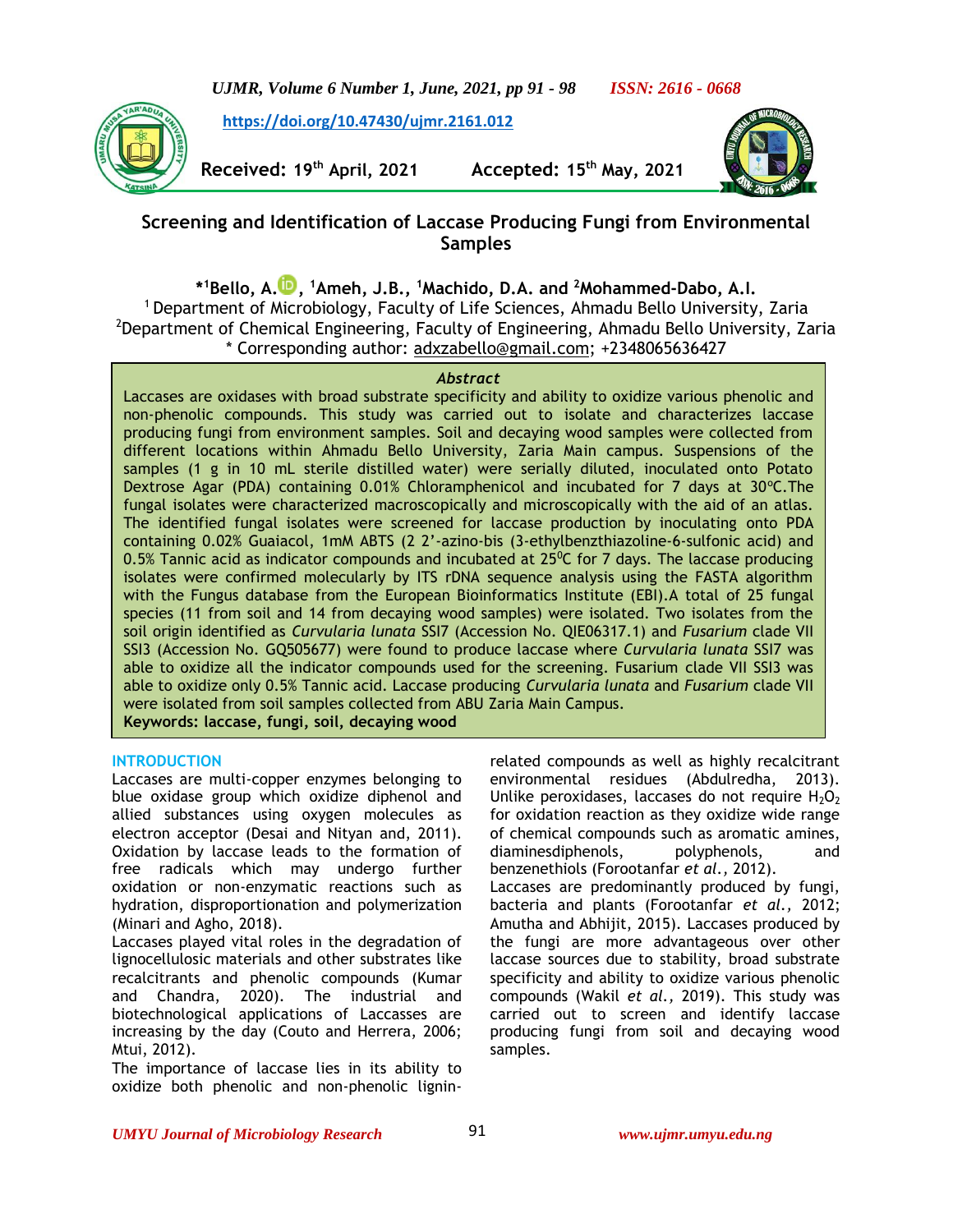#### **MATERIALS AND METHODS**

## **Collection of Environmental and Maize Cob Samples**

Soil and decaying wood samples were collected from different locations within Ahmadu Bello University, Zaria Main campus. The samples were collected in sterile plastic bags, sealed and then taken to the Environmental Laboratory, Department of Microbiology, ABU, Zaria for further processing (Vantamuri and Kaliwal*,* 2015). Maize cobs were collected from Seed Processing Unit of Institute for Agricultural Research, Zaria. The maize cob samples were collected in clean plastic bags, labeled and taken to the Environmental Laboratory, Department of Microbiology, ABU, Zaria where the samples were crushed and grinded. The samples were then stored for further analysis.

### **Isolation and characterization of fungi**

One gram each of the soil and decaying wood samples were separately added to 9 mL of sterile distilled water and mixed. The suspension was serially diluted from  $10^{-1}$  to  $10^{-7}$ , subsequently, 0.1 mL of dilution  $10^{-6}$  and  $10^{-7}$  were spread on the prepared sterile Potato Dextrose Agar (PDA) medium plates containing 0.01% Chloramphenicol and incubated at 30°C for 7 days. Distinct fungal colonies were repeatedly sub-cultured until pure isolates were obtained. The isolates were characterized using slide culture technique. Briefly, an agar block of desired dimensions was cut from PDA plate using sterilized scalpel blade. The agar block was placed on to the surface of a sterile microscope slide in a Petri dish containing moistened cotton wools. The four quadrants of the agar block were then inoculated with the fungal isolate and a sterile coverslip was placed onto the surface. The lid of the Petri dish was replaced and the plate was incubated at 30°C for 5 days. After the incubation period, the cover slip was remove, placed on a microscope slide containing a drop of lactophenol cotton and observes microscopically for the characteristic shape and arrangement of spores. The identification was done both macroscopically and microscopically with reference to Larone Atlas of Mycology considering the colour of the mycelia and shape of the conidiophore, vesicle and conidia. The cultures were maintained on PDA slants at 25°C for preservation (Daphne and Joel, 2013).

#### **Qualitative screening**

Screening for laccase production was carried out by the inoculation of mycelium from each strain onto PDA plates containing 0.02% Guaiacol, 1mM ABTS (2 2'-azino-bis (3-ethylbenzthiazoline-6 sulfonic acid) and 0.5% Tannic acid as indicator compounds and the plates were incubated at  $25^{\circ}$ C for 7 days. The formation of reddish-brown halo on media supplemented with Guaiacol and Tannic acid and/or dark-purple halo on media supplemented with ABTS indicates positive laccase secretion (Vantamuri and Kaliwal*,* 2015). **Molecular identification of Laccase producing** 

## **fungi**

Molecular confirmation of the laccase producing fungi was carried out at the Center for Agriculture and Bioscience International (CABI) UK, using ITS rDNA sequence analysis by FASTA algorithm with the database from EBI.

The procedures were in accordance with CABI's in-house methods (TPs 72-82 for filamentous fungi and yeasts). Briefly, molecular assays were carried out on each sample using nucleic acid as a template. A proprietary formulation [microLYSIS®-PLUS (MLP), Microzone, UK] was subjected to the rapid heating and cooling of a thermal cycler, to lyse cells and release deoxyribonucleic acid (DNA).

Following DNA extraction, Polymerase Chain Reaction (PCR) was employed to amplify copies of the Rdna *in vitro*. The quality of the PCR product was assessed by gel electrophoresis and PCR purification step was carried out to remove residual dNTPs, primers, polymerase and other PCR mixture compounds so as to obtain a highly purified DNA template for sequencing. This procedure also allows concentration of low yield amplicons.

Sequencing reactions were undertaken using BigDye® Terminator v3.1 kit from Applied Biosystems (Life Technologies, UK) which utilizes fluorescent labelling of the chain terminator ddNTPs, to permit sequencing. Removal of excess unincorporated dye terminators was carried out to ensure a problem-free electrophoresis of fluorescent labelled sequencing reaction products on the capillary array AB 3130 Genetic Analyzer (DS1) DyeEx™ 2.0 (Qiagen, UK).

Modules containing pre-hydrated gel-filtration resin were optimized for clean-up of sequencing reactions containing BigDye® terminators. Dye removal was followed by suspension of the purified products in highly deionized formamide Hi-Di™ (Life Technologies, UK) to prevent rapid sample evaporation and secondary structure formation.

#### *UMYU Journal of Microbiology Research www.ujmr.umyu.edu.ng*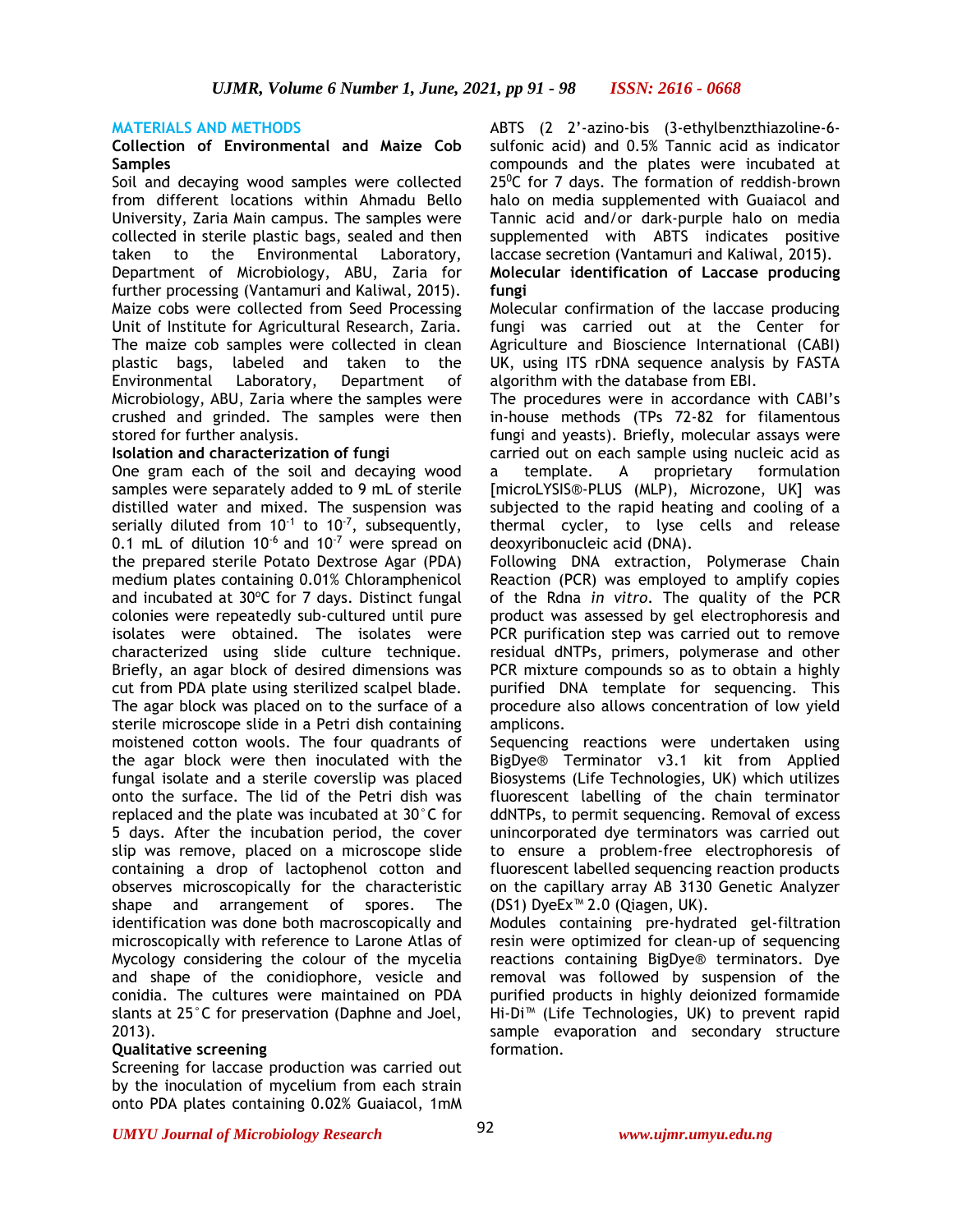Samples were loaded onto the AB 3130 Genetic Analyzer and sequencing undertaken to determine the order of the nucleotide bases, adenine, guanine, cytosine, and thymine in the DNA oligonucleotide.

Following sequencing, identifications of the fungi were done by comparing the sequence obtained with those available from the European Molecular Biology Laboratory (EMBL) database via the European Bioinformatics Institute (EBI).

### **RESULTS**

Eleven fungi species belonging six genera were isolated and characterized from the soil samples collected (Table 1). Fourteen fungi species belonging to five genera were isolated and characterized from decaying wood samples (Table 2). The macroscopic characteristics were the morphology of the mycelia and the colour of the reverse while the microscopic features were the morphology of the conidiophore, vesicle and conidia.

Table 3 shows the percentage occurrence of the fungi species isolated from soil and decaying wood samples. Eleven species of fungi were isolated from the soil samples, the isolates belong to six fungi genera. The six genera of fungi isolated were *Alternaria, Aspergillus, Curvularia, Fusarium, Penicillium* and *Trichoderma.* Out of the 11 fungi species isolated from the soil *Aspergillus niger* (27.27%) had the highest occurrence. Fourteen species of fungi were isolated from the decaying wood samples; the isolates belong to four fungi genera. The four genera of fungi isolated were *Aspergillus, Mucor, Penicillium* and *Trichoderma.* Out of the 14 fungi species isolated from the soil *Aspergillus flavus* (22.43%) had the highest occurrence.

|  |  | Table 1: Macroscopic and Microscopic characteristics of fungi species isolated from soil samples |
|--|--|--------------------------------------------------------------------------------------------------|
|  |  |                                                                                                  |

| Isolate code     | Macroscopic characteristic                    | Microscopic characteristic                                       | Inference             |
|------------------|-----------------------------------------------|------------------------------------------------------------------|-----------------------|
| SSI <sub>1</sub> | Black mycelium; uncoloured reverse            | Brownish conidiophore, globose vesicle, globose conidia.         | Aspergillus niger     |
| SSI <sub>2</sub> | Orange floccose with exudates, yellow reverse | Long conidiophore, ampuliformphialides, subglose conidia         | Penicillium citrinum  |
|                  | Pink red colony                               |                                                                  |                       |
| SSI3             | Yellowish green colony, pale yellow reverse   | Long branched conidiophore, cylindrical conidia                  | Fusarium sp.          |
| SSI4             |                                               | Branched conidiophore, cylindrical phialide, ellipsoidal conidia | Trichoderma reesei    |
|                  | Black mycelium; uncoloured reverse            |                                                                  |                       |
| SSI <sub>5</sub> | Black floccose mycelium                       | Brownish conidiophore, globose vesicle, globose conidia.         | Aspergillus niger     |
| SSI6             |                                               | Elongated conidiophore, ovoid conidia                            | Alternaria sp.        |
| SSI <sub>7</sub> | Brownish black colony, dark brown reverse     | Brown branch and bent conidiophores, pyriform conidia            | Curvularia sp.        |
|                  | Black mycelium; pale yellow reverse           |                                                                  |                       |
| SSI8             | Dark green, dull yellow reverse               | Brownish conidiophore, globose vesicle, globose conidia.         | Aspergillus niger     |
| SSI9             |                                               | Branching conidiophores, subglobose to obovoid conidia           | Trichoderma hariazum  |
| <b>SSI10</b>     | Dark green, amber reverse                     | Long branching conidiophores, globose conidia                    | Trichoderma viride    |
|                  | Dark blue-green colonies                      |                                                                  |                       |
| <b>SSI11</b>     |                                               | Long greenish conidiophore, dome shaped vesicle, globose conidia | Aspergillus fumigatus |

93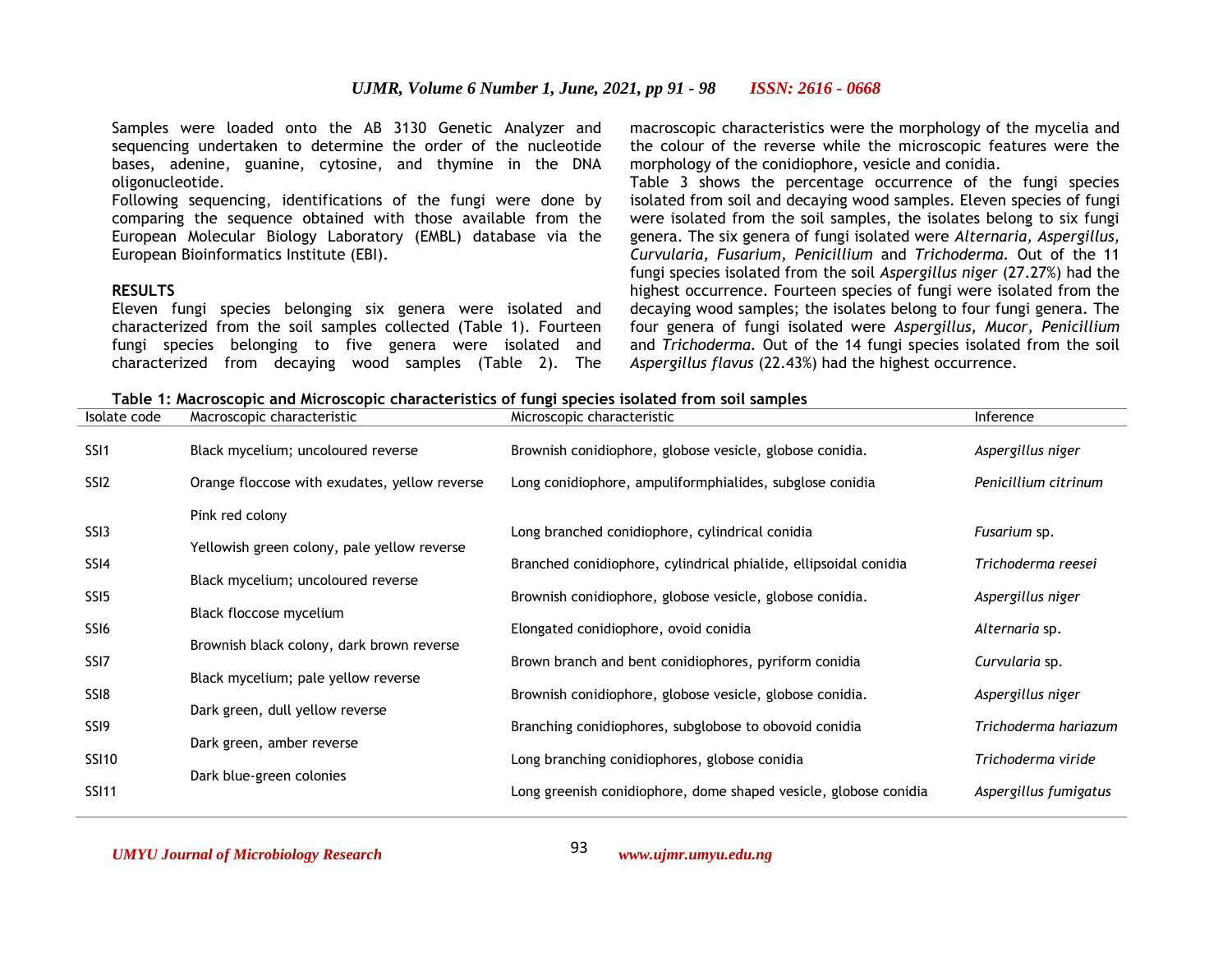| Table 2: Macroscopic and Microscopic characteristics of fungi species isolated from decaying wood samples |                                                           |                                                                  |                        |  |
|-----------------------------------------------------------------------------------------------------------|-----------------------------------------------------------|------------------------------------------------------------------|------------------------|--|
| <b>Isolate</b><br>code                                                                                    | Macroscopic characteristic                                | Microscopic characteristic                                       | Inference              |  |
| DW <sub>1</sub>                                                                                           | Dark green, dull yellow reverse                           | Branching conidiophores, subglobose to obovoid conidia           | Trichoderma hariazum   |  |
| DWI2                                                                                                      | Black mycelium; pale yellow reverse                       | Brownish conidiophore, globose vesicle, globose conidia.         | Aspergillus niger      |  |
| DWI3                                                                                                      | Yellowish green colonies                                  | Roughened conidiophore, subglobose vesicle, ellipsoidal conidia. | Aspergillus flavus     |  |
| DWI4                                                                                                      | White fluffy colony, white reverse                        | Non-septate sporangiophores                                      | Mucor sp.              |  |
| DW <sub>15</sub>                                                                                          | Dark green colony, purple reverse                         | Long conidiophore, hemispherical vesicle, globose conidia        | Aspergillus nidulans   |  |
| DWI6                                                                                                      | Yellowish green colonies                                  | Roughened conidiophore, subglobose vesicle ellipsoidal conidia.  | Aspergillus flavus     |  |
| DWI7                                                                                                      | Gray-green with yellow patches                            | Pale brown conidiophore, elliptical vesicle, globose conidia     | Aspergillus versicolor |  |
| DW <sub>18</sub>                                                                                          | Dark green, dull yellow reverse                           | Branching conidiophores, subglobose to obovoid conidia           | Trichoderma hariazum   |  |
| DWI9                                                                                                      | Black mycelium; uncoloured reverse                        | Brownish conidiophore, globose vesicle, globose conidia.         | Aspergillus niger      |  |
| <b>DWI10</b>                                                                                              | exudates,<br>floccose<br>with<br>Orange                   | Long conidiophore, ampuliformphialides, subglose conidia         | Penicillium citrinum   |  |
| <b>DWI11</b>                                                                                              | yellow reverse<br>Dark green colony, purple reverse       | Long conidiophore, hemispherical vesicle, globose conidia        | Aspergillus nidulans   |  |
| <b>DWI12</b>                                                                                              | Yellowish green colonies                                  | Roughened conidiophore, subglobose vesicle ellipsoidal conidia.  | Aspergillus flavus     |  |
| <b>DWI13</b>                                                                                              | Gray-green with yellow patches                            | Pale brown conidiophore, elliptical vesicle, globose conidia.    | Aspergillus versicolor |  |
| <b>DWI14</b>                                                                                              | with<br>exudates,<br>Orange<br>floccose<br>yellow reverse | Long conidiophore, ampuliformphialides, subglose conidia         | Penicillium citrinum   |  |

# *UJMR, Volume 6 Number 1, June, 2021, pp 91 - 98 ISSN: 2616 - 0668*

94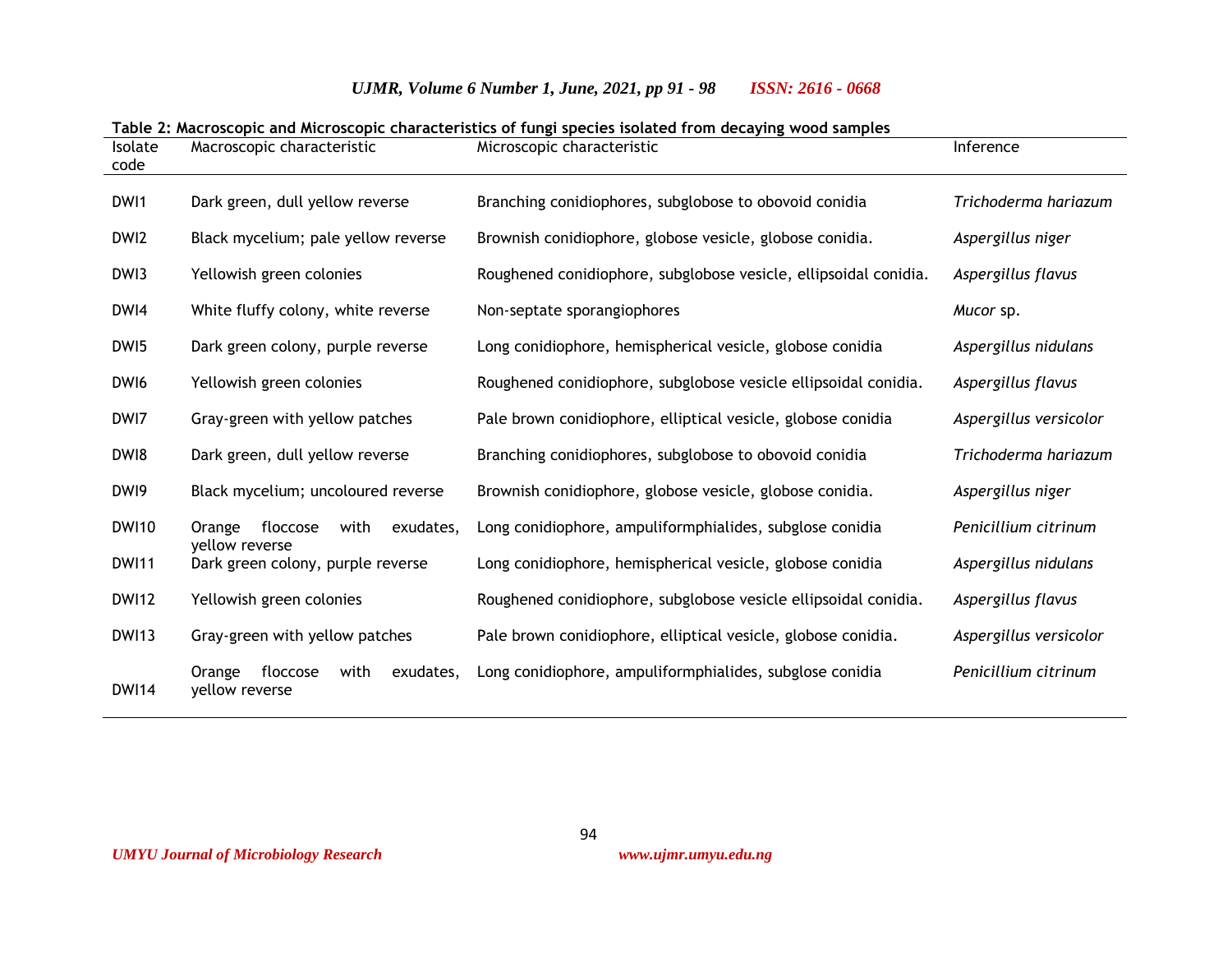## *UJMR, Volume 6 Number 1, June, 2021, pp 91 - 98 ISSN: 2616 - 0668*

| rapic 5, i creeniuge oceanience or rangar species isolated from soil and decaying wood samples. |                           |                              |              |  |  |
|-------------------------------------------------------------------------------------------------|---------------------------|------------------------------|--------------|--|--|
| Fungi species                                                                                   | No. (%)                   | No. (%)                      | Total $(\%)$ |  |  |
|                                                                                                 | isolated from soil $(n =$ | isolated from decaying woods | $(n = 25)$   |  |  |
|                                                                                                 | 11)                       | $(n = 14)$                   |              |  |  |
| Alternaria sp.                                                                                  | 1(9.09)                   | 0(0.00)                      | 1(4.00)      |  |  |
| Aspergillus flavus                                                                              | 0(0.00)                   | 3(21.43)                     | 3(12.00)     |  |  |
| Aspergillus fumigatus                                                                           | 1(9.09)                   | 0(0.00)                      | 1(4.00)      |  |  |
| Aspergillus nidulans                                                                            | 0(0.00)                   | 2(14.29)                     | 2(8.00)      |  |  |
| Aspergillus niger                                                                               | 3(27.27)                  | 2(14.29)                     | 1(20.00)     |  |  |
| Aspergillus versicolor                                                                          | 0(0.00)                   | 2(14.29)                     | 2(8.00)      |  |  |
| Curvularia sp.                                                                                  | 1(9.09)                   | 0(0.00)                      | 1(4.00)      |  |  |
| Fusarium sp.                                                                                    | 1(9.09)                   | 0(0.00)                      | 1(4.00)      |  |  |
| Mucor sp.                                                                                       | 0(0.00)                   | 1(7.14)                      | 1(4.00)      |  |  |
| Penicillium citrinum                                                                            | 1(9.09)                   | 2(14.29)                     | 3(12.00)     |  |  |
| Trichoderma hariazum                                                                            | 1(9.09)                   | 2(14.29)                     | 3(12.00)     |  |  |
| Trichoderma reesei                                                                              | 1(9.09)                   | 0(0.00)                      | 1(4.00)      |  |  |
| Trichoderma viride                                                                              | 1(9.09)                   | 0(0.00)                      | 1(4.00)      |  |  |
| Total (%)                                                                                       | 11 (100.00)               | 14 100.00)                   | 25 (100.00)  |  |  |

**Table 3: Percentage occurrence of fungal species isolated from soil and decaying wood samples**

Out of the 25 fungal isolates screened (11 isolates from soil and 14 isolates from decaying wood), only two fungal isolates from soil origin namely *Curvularia* sp. (SSI7) and *Fusarium* sp. (SSI3) were found to be laccase producing (Table 4). However, none of the isolates obtained from the decaying wood samples showed evidence of laccase production. *Curvularia lunata* with

isolate code SSI7 was found to be the isolate with best potential for high laccase production as it was able to oxidize all the indicator compounds (0.02% Guaiacol, 1mM ABTS and 0.5% Tannic acid). *Fusarium* sp. with isolate code SSI3 was able to oxidize only 0.5% Tannic acid based on the images showed in Plate I.

| Isolate code     | Isolate                | 0.5%Tannic acid | <b>Indicators 0.02%Guaiacol</b> | 1mMABTS |
|------------------|------------------------|-----------------|---------------------------------|---------|
| SSI <sub>1</sub> | Aspergillus niger      |                 |                                 |         |
| SSI <sub>2</sub> | Penicillium citrinum   |                 |                                 |         |
| SSI3             | Fusarium sp.           |                 |                                 |         |
| SSI4             | Trichoderma reesei     |                 |                                 |         |
| SSI <sub>5</sub> | Aspergillus niger      |                 |                                 |         |
| SSI6             | Alternaria sp.         |                 |                                 |         |
| SSI7             | Curvularia sp.         |                 |                                 |         |
| SSI8             | Aspergillus niger      |                 |                                 |         |
| SSI9             | Trichoderma hariazum   |                 |                                 |         |
| <b>SSI10</b>     | Trichoderma viride     |                 |                                 |         |
| <b>SSI11</b>     | Aspergillus fumigatus  |                 |                                 |         |
| DW <sub>1</sub>  | Trichoderma hariazum   |                 |                                 |         |
| DWI <sub>2</sub> | Aspergillus niger      |                 |                                 |         |
| DWI3             | Aspergillus flavus     |                 |                                 |         |
| DWI4             | Mucor sp.              |                 |                                 |         |
| DWI5             | Aspergillus nidulans   |                 |                                 |         |
| DWI <sub>6</sub> | Aspergillus flavus     |                 |                                 |         |
| DWI7             | Aspergillus versicolor |                 |                                 |         |
| DW <sub>18</sub> | Trichoderma hariazum   |                 |                                 |         |
| DWI9             | Aspergillus niger      |                 |                                 |         |
| <b>DWI10</b>     | Penicillium citrinum   |                 |                                 |         |
| <b>DWI11</b>     | Aspergillus nidulans   |                 |                                 |         |
| <b>DWI12</b>     | Aspergillus flavus     |                 |                                 |         |
| <b>DWI13</b>     | Aspergillus versicolor |                 |                                 |         |
| <b>DWI14</b>     | Penicillium citrinum   |                 |                                 |         |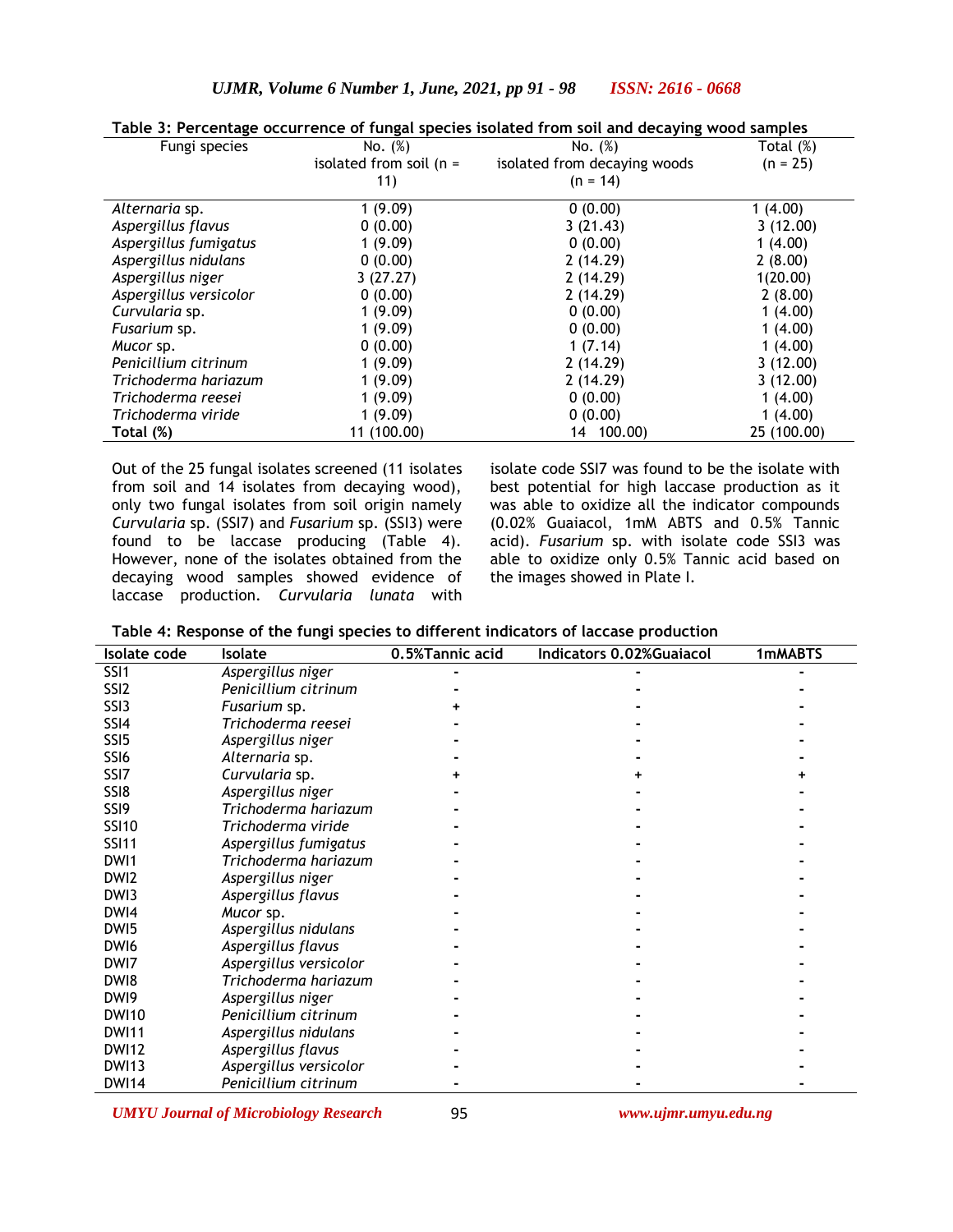

Plate Ia: Colonial morphology of *Fusarium* sp. with reddish brown halo PDA supplemented with 0.02% Tannic acid

Plate Ib: Colonial morphology of *Curvularia* sp. with reddish brown halo PDA supplemented with 0.02% Tannic acid



Plate Ic: Colonial morphology of *Curvularia* sp. with reddish brown halo on PDA supplemented with 0.5% Guaiacol

Plate Id: Colonial morphology of *Curvularia* sp. with dark-purple halo on PDA supplemented with 1mM ABTS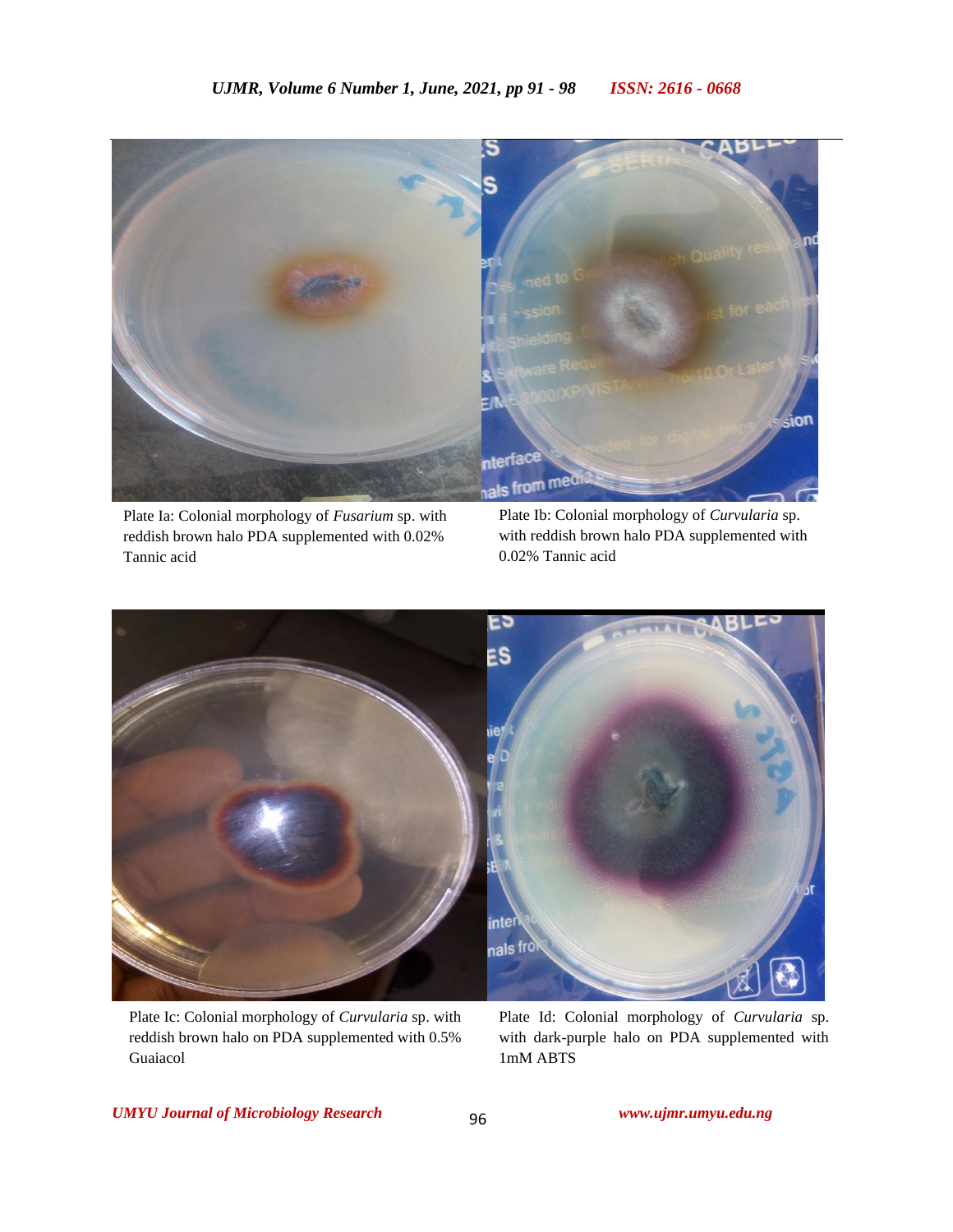The two laccase producing fungi isolated were confirmed to be *Curvularia lunata* and *Fusarium* clade VII following the ITS rDNA sequence

analysis using the FASTA algorithm with the Fungus database from EBI (Table 5).

| Table 5: Confirmed identity and accession number of the laccase producing fungal isolates |
|-------------------------------------------------------------------------------------------|
|-------------------------------------------------------------------------------------------|

| <b>Isolate</b><br>code | Macroscopic &<br><b>Microscopic</b><br>identity | Molecular identity        | Accession<br>number | Comment                                                                                                                      |
|------------------------|-------------------------------------------------|---------------------------|---------------------|------------------------------------------------------------------------------------------------------------------------------|
| SSI <sub>7</sub>       | Curvularia sp.                                  | Curvularia lunata         | QIE06317.1          | similar to Curvularia sp.<br>100%<br>FIESC strain CBS 131009<br><b>Twhich</b>                                                |
| SSI <sub>3</sub>       | Fusarium sp.                                    | <i>Fusarium</i> clade VII | GQ505677            | belongs to the Curvularia lunata<br>species complex                                                                          |
|                        |                                                 |                           |                     | 100% similar to Fusarium sp. strain<br>NRRL 5537 [which belongs to the<br>Fusariumin<br>carnatum-equiseti<br>species complex |

#### **DISCUSSION**

In this study a total of 25 fungi species belonging to seven genera were identified as *Alternaria, Aspergillus, Curvularia, Fusarium, Mucor, Penicillium and Trichoderma.* The presence of these fungi in the samples is likely because fungi are very successful inhabitants of soil and decaying wood due to their high plasticity and their capacity to adopt various forms in response to adverse or unfavourable conditions (Naranjo-Ortiz and Gabaldon, 2019). Fungi have ability to produce a wide variety of extracellular enzymes as they are able to break down all kinds of organic matter thereby regulating the balance of carbon and nutrients (Frac *et al.,* 2018).

Out of the 25 fungal isolates screened for laccase production, two isolates namely *Curvularia* sp. and *Fusarium* sp. were found to be laccase producers. The fact that the laccase producing isolates were of soil origin implies that soil is a better source of laccase producers than decaying wood. These two fungal isolates were further identified molecularly by ITS rDNA sequence analysis using the FASTA algorithm with the Fungus database from EBI to be *Curvularia lunata* and *Fusarium* clade VII*.* 

#### **REFERENCES**

Abdulredha, S.S. (2013). Production of laccase from *Pleurotus* spp. by Solid State Fermentation using agricultural wastes A Thesis submitted to the College of Science as a partial fulfillment ofthe requirements for the degree of M.Sc in Biotechnology. College of Science, University of Baghdad.

*Curvularia lunata* was able to oxidize all the indicators compounds used as against *Fusarium* clade VII that was only able to oxidize only one of the indicators (tannic acid). This difference could be due to difference in the type and nature of laccase produced by the fungal isolates. This is similar to the result of Vázqueza *et al*. (2019) where laccase activity was only exhibited by *Curvularia kusanoi L7* strain out of all the fungi strains screened. So also *Curvularia pallenscens* was identified by Sidhu *et al.* (2017) as one of the two fungal isolates that were positive for laccase production qualitatively.

#### **CONCLUSIONS**

In conclusion, 25 fungal species belonging to 7 genera namely *Alternaria, Aspergillus, Curvularia, Fusarium, Mucor, Penicillium and Trichoderma* were isolated in this study. Two fungal isolates namely *Curvularia* sp. and *Fusarium* sp. were found to be laccase producers with *Curvularia lunata* having the better laccase production potential. These two isolates were further identified molecularly to be *Curvularia lunata* and *Fusarium* clade VII respectively.

#### *UMYU Journal of Microbiology Research www.ujmr.umyu.edu.ng*

Amutha, C. and Abhijit, M. (2015). Screening and Isolation of Laccase Producers, Determination of Optimal Condition for Growth, Laccase Production and Choose the Best Strain. *Journal of Bioremediation and Biodegradation*, **6**(4):1-8.

Couto, S.R. and Herrera, J.L.T. (2006). Industrial and biotechnological applications of